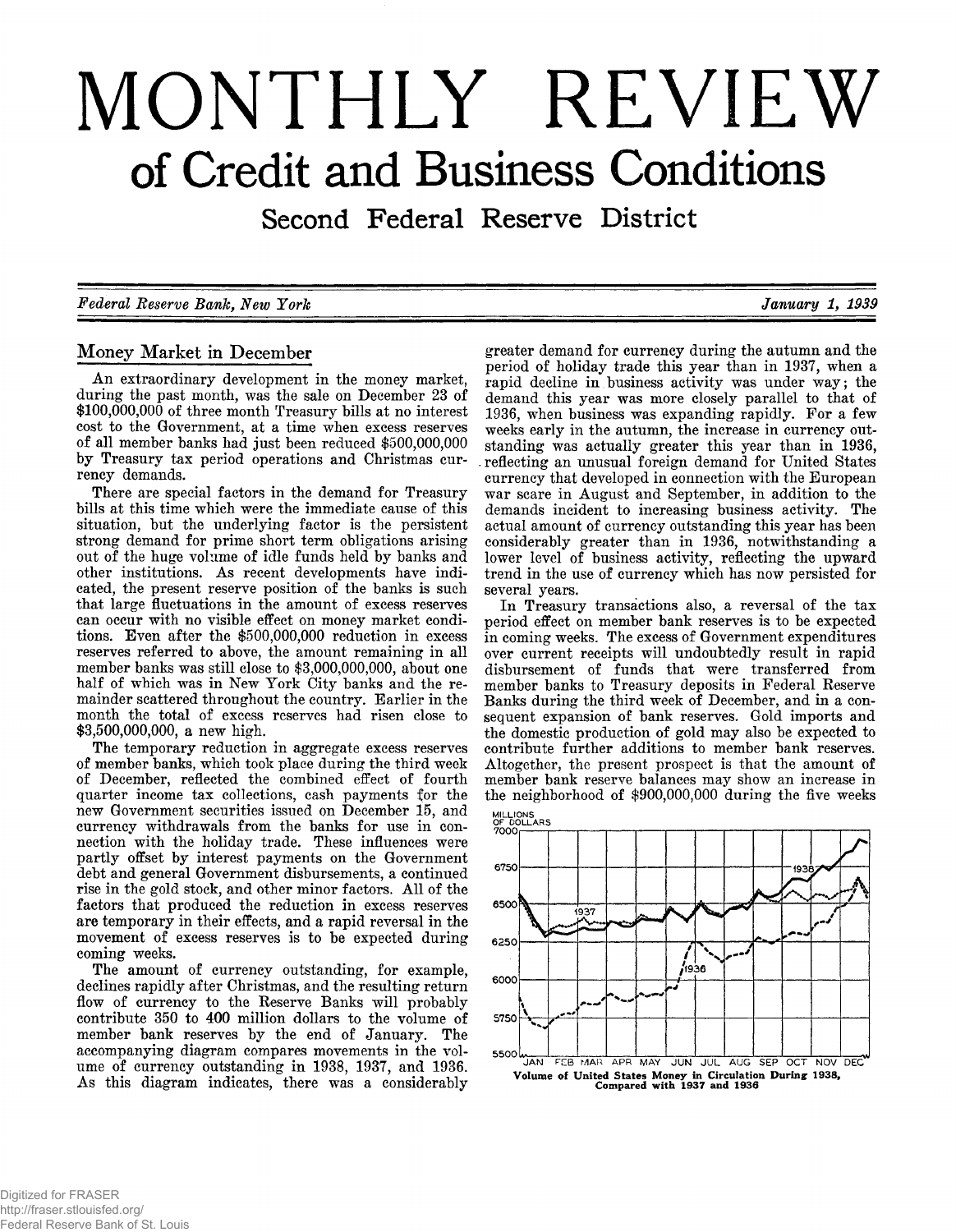**ending January 25, and that excess reserves will rise to higher levels than ever before.**

#### **MONEY RATES**

**Even aside from the unusual situation in the Treasury bill market, previously commented upon, an extremely easy situation persisted in the New York money market during December. This condition was reflected in a decline in the average yield on 3 to 5 year Treasury notes to new low levels, after adjustment is made for the effect of the new issues on December 15. Yields during December on long term Treasury bonds also were at approximately the lowest levels ever attained during the period** of large Federal indebtedness since the World War, and **yields on the best grade industrial and public utility bonds reached new levels.**

**Money Rates in New York**

|                                                                                                                                                |                      | Dec. 31, 1937 Nov. 30, 1938 Dec. 29, 1938             |                                                       |
|------------------------------------------------------------------------------------------------------------------------------------------------|----------------------|-------------------------------------------------------|-------------------------------------------------------|
| Stock Exchange call $\log$ ns<br>Stock Exchange 90 day $\log_{10}$<br>Prime commercial paper—4 to 6 months<br>$Bills - 90$ day unindorsed      | $*1\frac{1}{4}$<br>Х | $*1\frac{1}{5}$<br>$*1\frac{1}{5}$<br>$*3\frac{1}{5}$ | $*1\frac{1}{4}$<br>$*2\frac{5}{8}$<br>$*3\frac{1}{8}$ |
| Customers' rates on commercial loans<br>(Average rate of leading banks at<br>middle of month)<br>Average yield on Treasury notes (3-5)         | 1.63                 | 1.63                                                  | 1.63                                                  |
| $years) \ldots \ldots \ldots \ldots \ldots \ldots \ldots$<br>Average vield on Treasury bonds (more)<br>than 12 years to maturity or call date) | 1.23<br>x2.68        | 0.67<br>x2.51                                         | 10.65<br>x12.48                                       |
| Average rate on latest Treasury bill sale<br>Federal Reserve Bank of New York re-                                                              | 0.10                 | 0.02                                                  | ۰Λ                                                    |
| discount rate                                                                                                                                  |                      |                                                       |                                                       |
| Federal Reserve Bank of New York<br>buying rate for 90 day indorsed bills                                                                      | ⅓                    | ⅓                                                     | ⅓                                                     |

**\* Nominal**

† Change of +0.10 from previous yields through dropping 1½ per cent Treasury<br>notes maturing December 15, 1941, or within three years, and including the new 1½<br>per cent Treasury notes maturing December 15, 1943.

*t* **Change of + 0 .0 2 in average yield on six Treasury bonds due or callable after 12 years resulting from inclusion of the new 2 % per cent Treasury bonds of 1960-65. x Substituted for series due or callable after 8 years previously used.**

**A Issue sold at par.**

#### **MEMBER BANK CREDIT**

**Total loans and investments of weekly reporting member banks in 101 principal cities increased \$436,000,000 in the four weeks ended December 21, and on that date were the largest since October, 1937. The principal factors in the increase were a rise of approximately \$200,000,000 in Government security holdings, reflecting purchases of the new Treasury issues on December 15, and an increase of nearly \$150,000,000 in loans to security brokers and dealers, an important factor in which was the financing of dealers' operations in Government securities. There were small increases also in holdings of Government guaranteed securities, and in other securities such as State and municipal issues, but commercial, industrial, and agricultural loans as a group showed a further small reduction, apparently seasonal in character. Practically all of the increase in Government security holdings occurred at reporting member banks in cities other than New York, while a large part of the increase in loans to security brokers and dealers, and in holdings of Government guaranteed and other securities, occurred in New York City.**

**Deposits in the reporting member banks rose to new high levels in the first half of December, but declined in the third week of the month, reflecting income tax payments by depositors and seasonal currency withdrawals. Deposits held by the large New York City banks for correspondent banks declined nearly \$200,000,000 in the week ended December 21.**

#### **GOVERNMENT SECURITIES**

**Following the Treasury's offering of new securities** announced on December 5, \$403,000,000 of 2<sup>3</sup>/<sub>4</sub> per cent **Treasury bonds of 1960-65 and \$329,000,000 of 1** *Ys* **per cent Treasury notes maturing in 1943 were issued on December 15 against cash subscriptions. In addition, \$188,000,000 of the** *2 %* **per cent bonds and \$39,000,000 of the notes, together with \$702,000,000 of 2 per cent Treasury bonds of 1947, were issued in exchange for Treasury notes maturing March 15, 1939. These exchanges totaled \$929,000,000, indicating that all except \$13,000,000 of the notes due in March, 1939, which had been outstanding in the amount of \$942,000,000, were tendered for exchange.**

**The Government security market, in which prices had shown some tendency to decline during November, partly as a result of a disposition on the part of a number of holders of Government securities to await the announcement of the terms of the December 15 financing operations, turned active and strong in December. Intermediate and long term Treasury bonds participated in the rise, as well as Treasury notes, yields on which receded to new low levels. In the case of long term Treasury bonds (not due or callable before 12 years) the rise in prices reduced the average yield to a level close to the record low reached in February, 1937. Toward the close of the month, the new** *2 %* **per cent bonds of** 1960-65 were quoted at 102<sup>5</sup>/<sub>8</sub>, and, indicative of **the strong situation in intermediate Treasury bonds, the new 2 per cent bonds of 1947 were quoted at** 102 3/16. The new Treasury notes of 1943 were quoted **at 101 14-16/32.**

**Likewise, the prices bid for the Treasury bill issues floated by the Treasury during December advanced in successive weeks, and for most of the issue dated December 28 the bids accepted were at par, resulting in no yield on a Treasury bill issue for the first time since the inception of this type of financing in this country. Unusual demands for the new bills, including their use to avoid taxes on bank deposits in several States, for year-end bank statement purposes, and for investment of corporation funds, caused the volume of bids for the weekly issues to rise considerably in recent weeks, and for the December 28 issue of \$100,000,000 they amounted to \$507,000,000, with one exception the largest volume of bids ever received for a Treasury bill issue. The \$100,000,000 of new bills issued each week in December replaced similar weekly maturities.**

#### **COMMERCIAL PAPER AND BILLS**

**The ruling rate in the open market for average grade prime 4 to 6 month commercial paper continued to be**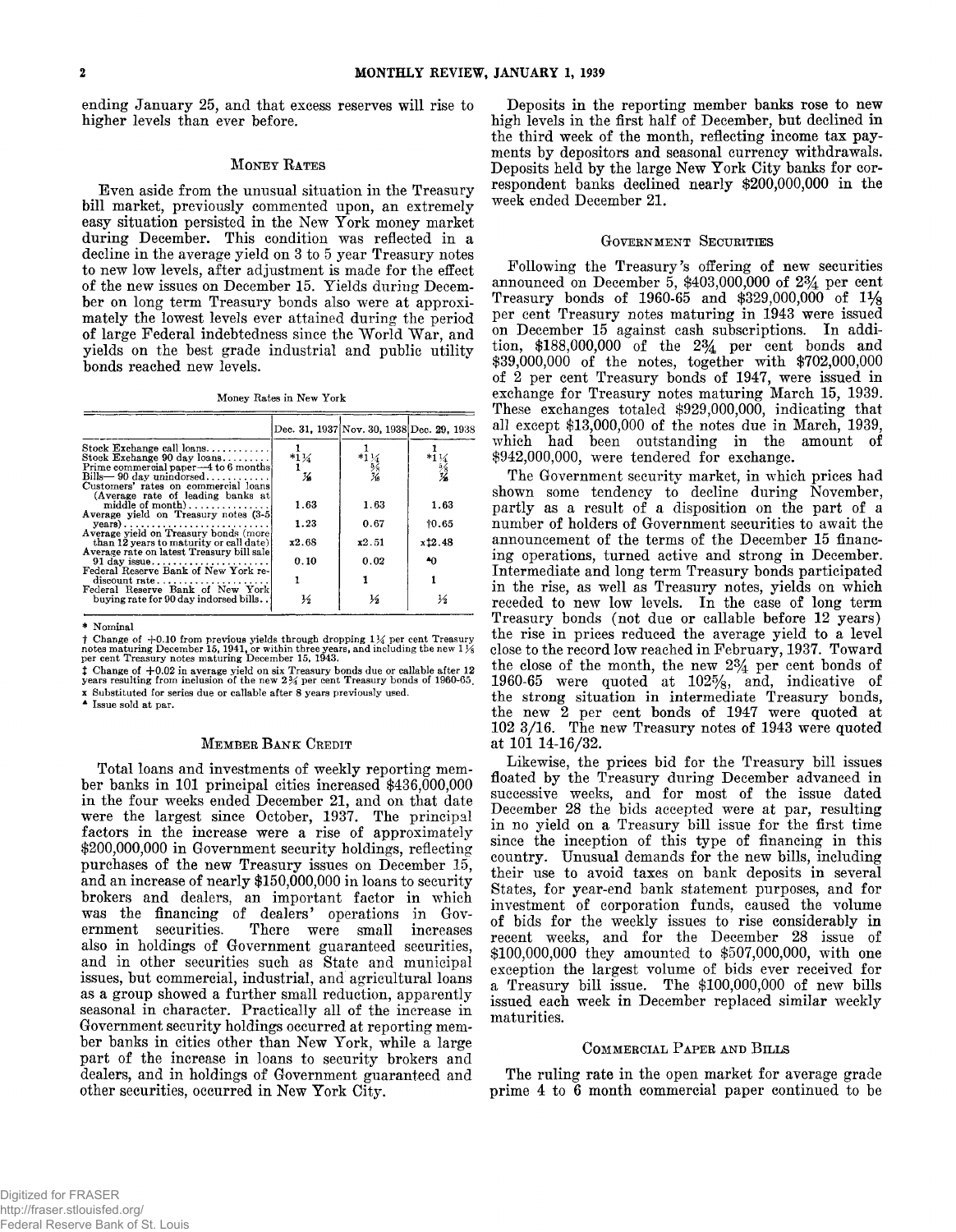**% per cent during December. Exceptionally choice paper continued to be sold at % per cent below the ruling rate,** and good but less widely known names moved at  $\frac{3}{4}$  per **cent. Trading in commercial paper again was rather inactive, owing to the inability of dealers to secure larger quantities of new paper. In view of the approaching inventory taking and year-end statement period, borrowers, as usual, showed no disposition to increase their indebtedness at this time. In November the amount of paper outstanding through reporting commercial paper houses showed a seasonal decline of \$7,000,000 to \$206,000,000, as compared with \$311,000,000 a year previous.**

**In the bill market no change occurred during December in the extremely quiet conditions that have existed for some time. Offerings remained very light and demand active; rates were unchanged. Owing to small increases in several classes of bills, the largest of which was a \$2,000,000 rise in export bills, the total volume of bills outstanding rose \$3,000,000 during November to \$273,000,000. Since August, when the outstanding volume reached its record low, to the end of November, there was a seasonal rise of \$15,000,000.**

**(Millions of dollars)**

| Type of acceptance                                         | Nov. 30, 1937 Oct. 31, 1938 Nov. 30, 1938 |                      |                      |  |
|------------------------------------------------------------|-------------------------------------------|----------------------|----------------------|--|
| $Import$<br>Domestic shipment<br>Domestic warehouse credit | 122<br>84                                 | 94<br>57<br>10<br>50 | 95<br>59<br>10<br>49 |  |
| tween foreign countries                                    | 61                                        | 56                   | 57                   |  |
| $Total$                                                    | 348                                       | 270                  | 273                  |  |

# **Security Markets**

**Stock prices in general fluctuated irregularly within a narrow range during December, but closed the month at slightly higher levels than at the end of November. The turnover of stocks was generally rather light, averaging only about 1,200,000 shares per day. The rising price movement and greater activity of aircraft issues were exceptions to the relative steadiness and inactivity of the stock market in general. In the period from shortly after Election Day to the latter part of December, aircraft issues showed a net price advance of about 9 per cent, while the general average of stock prices, owing to the receding tendency which developed between November 14 and November 28, closed December approximately 5 per cent below the November 9 high.**

**Second grade corporation bonds which had declined in the second half of November along with stock prices continued to ease in the first 12 days of December; thereafter there was some recovery, but all classes of bonds of this grade closed the month slightly below their** November highs. High grade corporation bonds were **firm throughout December; Aaa industrial and public utility bond averages reached new high levels.**

# **New Financing**

**Corporate security flotations in December totaled about \$250,000,000, or more than \$100,000,000 in excess of the revised total for November, but below the total for**

**October. The increase in total issues over the November figure was due entirely to a rise in the amount of financing for refunding purposes. The month's corporate issues for new capital purposes aggregated about \$45,000,000, which was about the same as in the two preceding months. Most of the offerings during the month were quickly sold, although two large issues apparently were not completely distributed. Issues in excess of \$10,000,000 were** as follows:

- **\$38,000,000 Central Illinois Public Service Company** first mortgage  $3\frac{3}{4}$ 's of 1968, at  $100\frac{1}{2}$ , **and**
- **10.000.000 debenture 3 % 's and 4 's of 1939-48 to yield 1.50-4.00 per cent**
- **35.000.000 Cities Service Gas Company first mortgage 3 \* 4 's and 3 % 's of 1940-54, placed privately**
- **30.000.000 Chesapeake and Ohio Railway Company refunding and improvement mortgage** *3 y* **2 's of 1963 at** 1011/2
- **25.000.000 Commonwealth Edison Company conver**tible debenture  $3\frac{1}{2}$ 's of 1958, offered **to stockholders at par**
- **21,071,600 Continental Oil Company convertible debenture** *2 %* **'s of 1948, offered to stockholders at par**
- **16.000.000 Railway Express Agency serial % -2** *y 2* **per cent notes of 1939-48 at 100**
- **10,168,000 Consumers Power Company first mortgage 31/4's of 1966 at 1041/2**

**Municipal bond awards during the month amounted to about \$130,000,000. The only flotations in excess of \$5,000,000 were a new issue of \$15,250,000 City of Los** Angeles Department of Water and Power bonds of **1939-1978 which were reoffered to yield from 0.50 to 3.70 per cent, and a refunding issue of \$13,556,000 Metropolitan W ater District of Southern California bonds of 1946-1986, acquired by the offering syndicate from the Reconstruction Finance Corporation and offered at prices to yield from 2.50 to 3.55 per cent, depending upon maturity. The Federal National Mortgage Association made its second public offering of securities— \$50,000,000** of  $1\frac{5}{8}$  per cent 5 year notes, which was heavily oversubscribed. An offering of 5 year notes in May bore 2 per **cent interest.**

At the end of December there were no large corporate **issues in process of registration with the Securities and Exchange Commission.**

# **Foreign Exchanges**

**During the month of December, outstanding developments in the foreign exchange market were the continued large repatriation of capital to France, a halt to the decline of the pound sterling, a brief period of weakness in the belga, and the imposition of exchange and trade restrictions in New Zealand.**

**The repatriation of French capital, which had begun after the announcement of the Government Decrees in mid-November, and which reached a peak on November 30 when the general strike called by the General Confed-**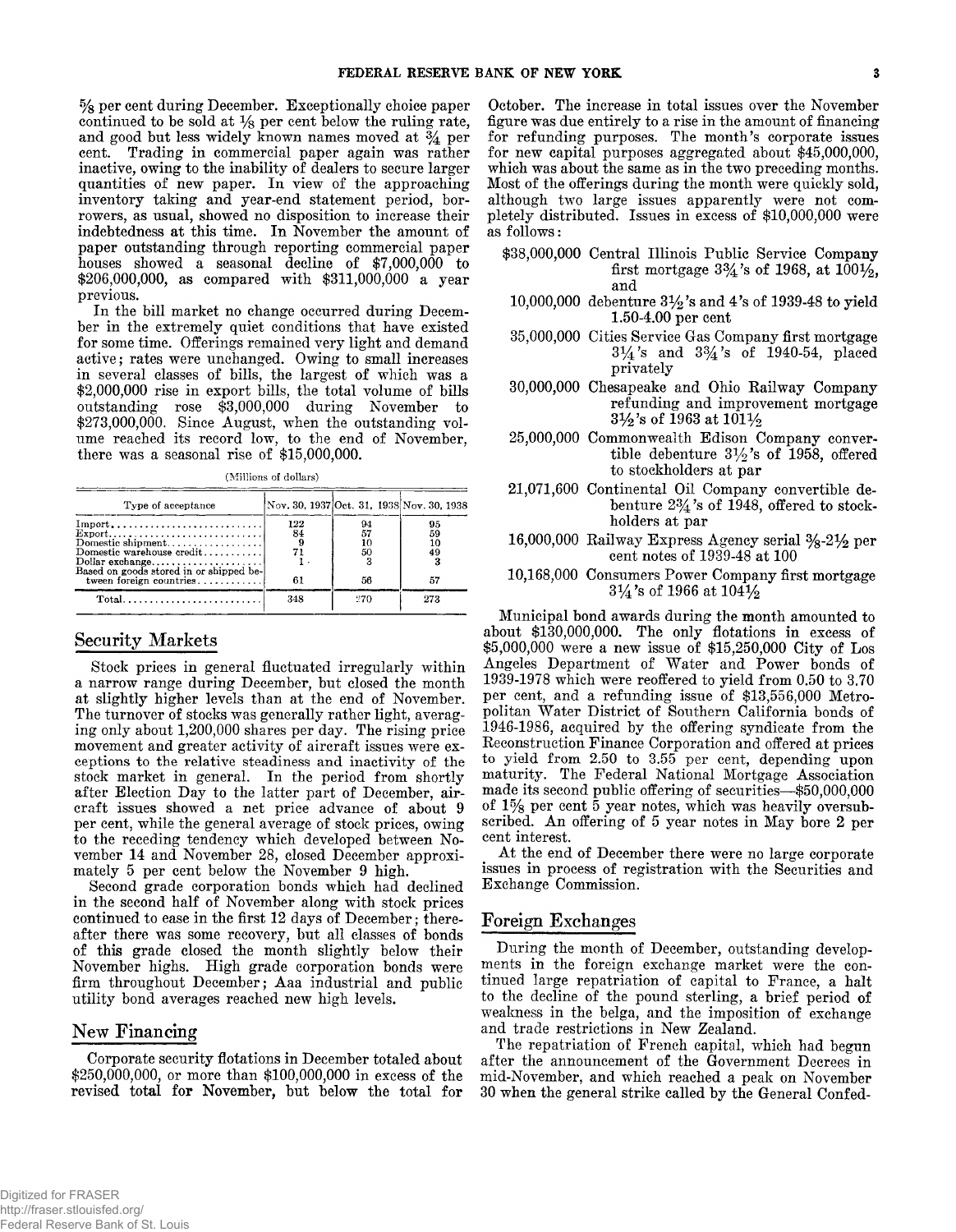**eration of Labor failed, continued into December in considerable volume and resulted in the acquisition by the French exchange authorities of substantial amounts of gold and foreign exchange. Italian agitation for French possessions interrupted the return flow of capital to Paris only slightly. The success in the Chamber of Deputies of the Daladier foreign policy and of the Reynaud 1939 budget were favorably interpreted by the foreign exchange market and added impetus to the repatriation movement. It was estimated by Finance Minister Reynaud on December 8 that the gain of gold and foreign exchange by the French Stabilization Fund from November 1 to that date had been the equivalent of 6,000,000,000 francs. Further gains during the rest of the month raised the total far above this figure. In** New York the franc advanced from \$0.0262 13/16 to **\$0.0263% , and the London cross rate showed a gain** from 178 5/16 francs per pound on November 30 to **176 13/16, or the best quotation since May 4.** 

**The pound sterling moved within a range between** \$4.70 on December 5 and \$4.65<sup>1</sup>/<sub>4</sub> on December 30, compared with \$4.68% on November 30. This leveling **off, which followed the sharp decline of more than 13 cents between November 7 and November 26, was due in large part to short covering which in turn was influenced by greater than seasonal tightness in the London money market. Difficulties experienced by bear speculators in extending their short commitments in the forward market were indicated by weakness in forward quotations for the pound, which recovered on December 29, however, after year-end positions had been adjusted. The discount on sterling for three months ' delivery reached the equivalent of more than** *2 %* **per** cent per annum, compared with 1% per cent on **November 30, while discounts for one month sterling reached the equivalent of 3 % per cent per annum, compared with 1 % per cent on November 30. The increased cost of renewing the large short position in the forward market resulted in a substantial liquidation of short positions in sterling. The continued strong commercial demand for dollars and the intervention of British exchange authorities kept rate movements within a narrow range, despite the seasonal movement of funds to London for the year end.**

**The belga was subjected to a speculative attack during December because of political difficulties experienced by the Spaak Government over the unemployment relief features of the 1939 budget and the Belgian Govern**ment's recognition of the Spanish Nationalist Govern**ment. The belga declined from \$0.1690 on November 30 to a level below \$0.1684, the point at which gold shipments to New York become profitable, on December 2,** but recovered to \$0.1687<sup>1</sup>/<sub>2</sub> on December 12, and re**mained above the gold point for the rest of the month. The resignation of Finance Minister Gerard and the addition of two new ministers to his cabinet enabled Premier Spaak to gain a vote of confidence.**

**The convertibility of the New Zealand pound into the pound sterling was suspended by the Reserve Bank of New Zealand on December 6 at the same time that a system of export and import licenses was instituted for New Zealand foreign trade. A high level of merchandise imports and a flight of capital, which had de-** **pleted the sterling reserves of the Reserve Bank and of the trading banks, were indicated as the proximate causes of the restriction.**

**Markets for other currencies recorded no significant developments, with the exception of a slight weakness in Canadian exchange during the month, attributed in the exchange market to year-end dividend disbursements by Canadian companies to American stockholders. From** a discount of  $21/32$  per cent on November 30 the Canadian dollar weakened to a discount of 11/16 per **cent on December 14, and again on December 27, closing the month at a discount of 1 per cent.**

# **Gold Movement**

**During December, currently reported gold imports affecting the United States gold stock included receipts at New York totaling \$90,600,000, of which \$66,900,000 came from England, \$21,600,000 from Holland, and** \$2,100,000 from India. On the West Coast receipts totaled **\$21,300,000, of which \$14,600,000 came from Japan, \$4,800,000 from Australia, and \$1,900,000 from China.**

**In addition, there was a gain to the gold stock through the release of \$12,600,000 from earmarked gold held for** foreign account in this country. As a result of these **reported transactions and other unreported acquisitions by the Treasury, the United States gold stock was increased during December by approximately \$200,000,000, which compares with a gain of \$247,000,000 in November, \$305,000,000 in October, and \$624,000,000 in September.**

**For the year 1938, the gold stock of the United States rose approximately \$1,750,000,000, as compared with a gain of \$1,502,000,000 in 1937.**

### **Central Bank Rate Changes**

**On November 19 the Reserve Bank of New Zealand announced an increase in its discount rate from 2 per cent to 4 per cent. It is understood that the change was made effective November 22. The previous rate had been in force since June 29, 1936.**

# **Production and Trade in 1938**

**For the first year since 1932, the volume of production and trade in the year 1938 aggregated less than in the previous year. During the first five months of the past year production and trade volumes were reduced, in continuation of the sharp downward movement which occurred in the last four months of 1937, and the sizable recovery in the subsequent part of 1938 failed by a substantial margin to raise the total for the** *j* **ear to the 1937 total.**

**According to a preliminary estimate, the volume of production and trade in 1938 totaled about 15 per cent less than in 1937. This preliminary estimate is based upon data for the production of manufactures and minerals, agricultural production, building construction, and railroad car loadings of merchandise and miscellaneous freight. In all cases actual figures for at least the first 11 months of 1938 were used, with estimates for the remaining portion of the year. In the past, the preliminary figures for these series have been found to give a reasonably close approximation of the movement of this bank's broader annual index of production**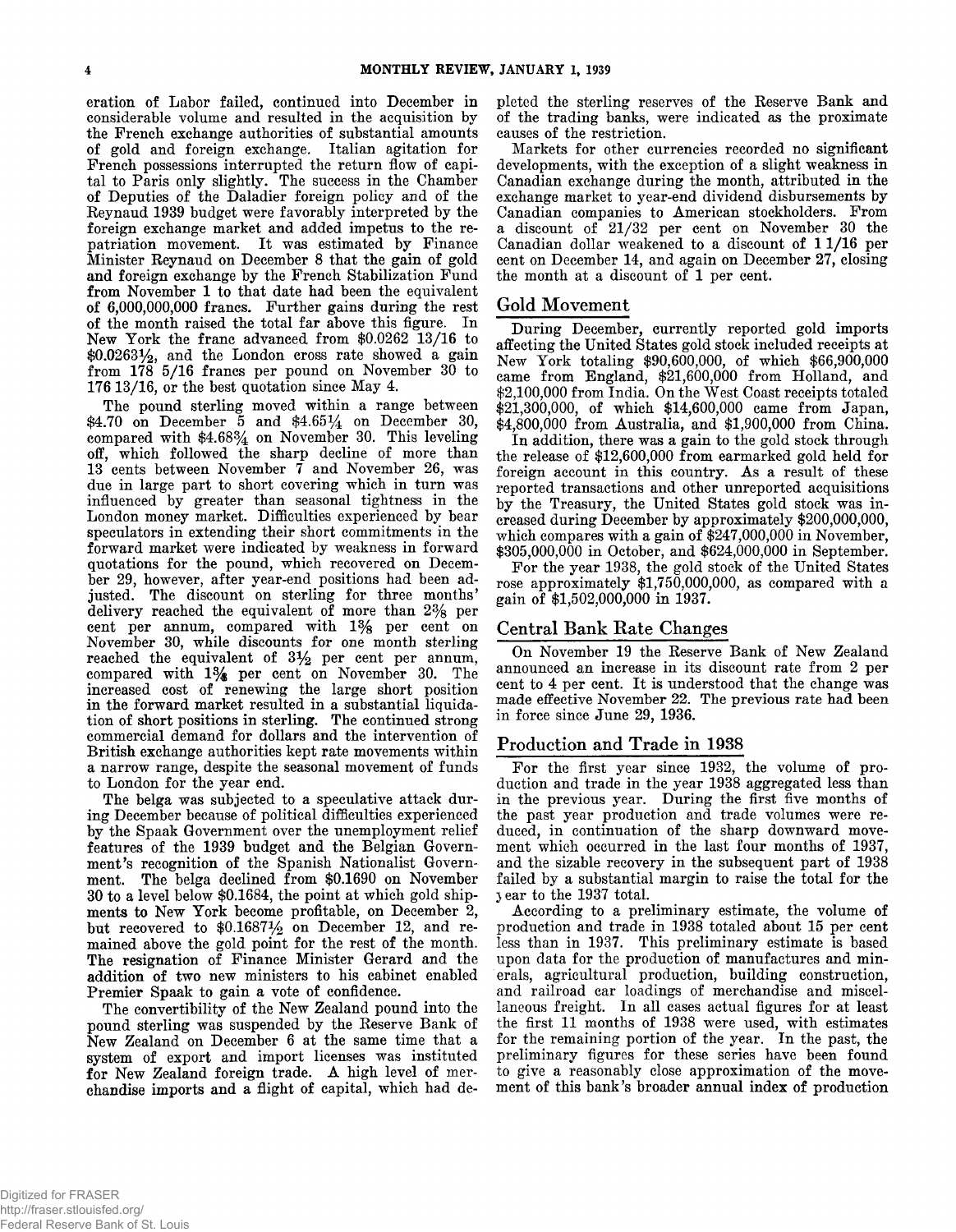

**and trade which is based upon data for more than 200 business series. This series, with the 1938 preliminary figure added, is shown in the accompanying diagram for the period since 1919. It would appear from this diagram that the decline in 1938 reduced the total volume of production and trade to an average level which was about the same as in 1935, and somewhere near the mid-point between the 1929 peak and the 1932 low point.**

**Unlike activity in other principal lines, the volume of construction for which contracts were awarded in 1938 showed an increase of about 7 per cent for the year, reflecting largely increases in public works construction but also some rise in residential building. The 1938 volume of construction was more than double the 1933 low level but remained not greatly over one half of the 1928 peak amount. The volume of agricul**tural production in 1938 declined only about  $3\frac{1}{2}$  per **cent from the output of the peak year 1937, and was 14 per cent higher than in 1935 when agricultural production reached its low for recent years. The largest decline in production volumes in 1938 occurred in the output of manufactured goods. The 1938 aggregate output of manufactures, while dropping below the 1935 figure, remained substantially larger than in 1932. Production of minerals and metals was curtailed 14 per cent in 1938 from the 1937 level which had equaled the 1929 volume. In comparison with the 1932-1933 lows, mineral and metal production, next to building construction, showed the largest percentage of net recovery. Indicative of the primary distribution of goods in 1938, railroad car loadings of merchandise and miscellaneous freight were reduced 17 per cent from the 1937 volume.**

## **Commodity Prices**

**Prices of the principal wholesale commodities generally continued to show only minor changes during December. Some decline in the average level in the first part of the month was followed by a firmer ten**dency in the latter part of the month, and Moody's Investors Service index of 15 raw products ended De**cember slightly above the level prevailing at the end of November.**

**W heat prices, which had held relatively steady in November, were stimulated to some extent by the announcement early in December of the purchase by British millers of 20,000,000 bushels of wheat held by the Federal Surplus Commodities Corporation. Unfavorable growing conditions in the domestic winter wheat belt, together with reports of severe weather over the European winter wheat areas, provided fur**ther strength to wheat prices during the month. As a **result, the spot quotation for the Number 2 grade of red winter wheat rose 6 % cents during December to 8 4 % cents a bushel. The Government winter wheat estimate, released toward the end of the month, placed next season's crop at 485,000,000 bushels, a figure about 200,000,000 bushels less than last season's winter wheat** harvest. Cash corn at Chicago rose  $4\frac{1}{2}$  cents during **the past month to 53 cents a bushel. This advance, which occurred chiefly in the second week of December, reflected to a large extent indications of increased export demand, together with the accumulation in the Government loan stock of large quantities withdrawn from the market. The price of crude rubber advanced**  $\frac{1}{4}$  cent to  $16\%$  cents a pound, and gains for the month **also occurred in the prices of steers and raw silk.**

**The spot quotation for raw sugar declined rather substantially on December 6, following the announcement of the sugar marketing quota for 1939, which was considered by the trade as in excess of probable needs of the domestic sugar market. Although some slight recovery was shown subsequently, raw sugar ended December at 2.88 cents a pound, as compared with 3 cents a month earlier. Sizable decreases occurred in wool prices during the past month, and there were moderate net declines in cotton prices. The price of hides** at Chicago declined  $1\frac{1}{2}$  cents further to  $11\frac{1}{2}$  cents **a pound during the first two weeks of December, but** there was an advance later in the month to  $12\frac{1}{2}$  cents, **only % cent below the price at the end of November.**

With respect to the principal metal prices, lead **showed a further decline of 15 points during the month, closing at 4.85 cents a pound. Although domestic copper futures and the export price for copper rose immediately after the announcement on December 7 of new restrictions on foreign copper production by the foreign copper cartel, the spot quotation for domestic copper continued at 11^4 cents a pound throughout the month. Prices of zinc and tin also held steady. A decline of 50 cents brought scrap steel at Chicago to \$13.75 a ton, while the quotation at Pittsburgh continued at \$15.75 a ton.**

# **B u ild in g**

**Evidence of the usual seasonal slackening in the rate of building and engineering contract awards appears in** the figures for November compiled by the F. W. Dodge **Corporation. On a daily average basis, contracts awarded in 37 States declined 8 per cent from the average for October when construction awards were at the highest level since March, 1931. Compared with November, 1937, however, total contracts were 52 per cent higher and all of the major categories, with the exception of commercial and industrial building, showed substantial increases.**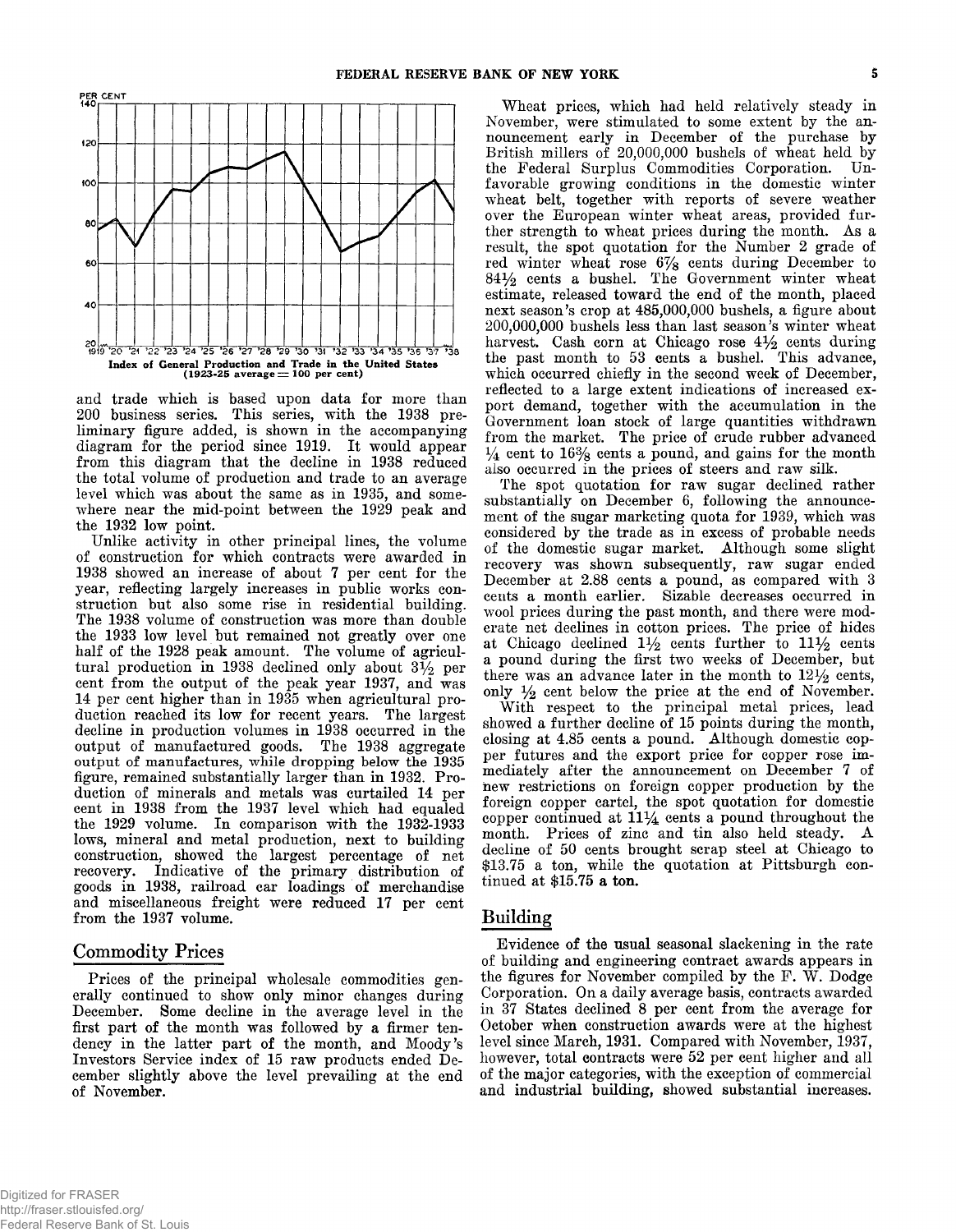**For the first eleven months of 1938 total construction contracts were slightly ahead of the corresponding period of 1937 as the following table indicates.**

**Percentage Change in Average Daily Contracts**

|                                                                                         |                                                      | 37 States                                                                         | N.Y. and Northern N.J.                                  |                                                                      |  |
|-----------------------------------------------------------------------------------------|------------------------------------------------------|-----------------------------------------------------------------------------------|---------------------------------------------------------|----------------------------------------------------------------------|--|
|                                                                                         | compared<br>with Oct.<br>1938                        | Nov., 1938 Jan.-Nov., Nov., 1938<br>1938 com-<br>pared with<br>Jan.-Nov.,<br>1937 | compared<br>1938                                        | Jan.-Nov<br>1938 com-<br>with Oct., pared with<br>Jan. Nov.,<br>1937 |  |
| Building<br>Residential<br>Commercial and industrial<br>Public purpose*<br>All building | $\begin{array}{r} -8 \\ -31 \\ +7 \\ -6 \end{array}$ | $\begin{array}{c} +4.4 \\ -4.5 \\ +28.5 \\ -5.5 \end{array}$                      | $\begin{array}{c} -39 \\ -61 \\ -39 \\ -42 \end{array}$ | $+19$<br>$-18$<br>$^{+10}_{+8}$                                      |  |
| Enoineerin <sub>2</sub><br>Public works<br>Public utilities<br>All engineering          | $\begin{array}{c} -17 \\ +1 \\ -14 \end{array}$      | $+36$<br>$+25$                                                                    | $\frac{-40}{-56}$<br>$\frac{-43}{-43}$                  | $+5$<br>+40<br>$+19$                                                 |  |
| All construction                                                                        | — 8                                                  | $+4$                                                                              | $-42$                                                   | $+12$                                                                |  |

**\* Includes educational, hospital, public, religious and memorial, and social and recreational building.**

**In the New York and Northern New Jersey area the decline in total contracts from October to November was considerably more pronounced than in the 37 States, and** on a daily average basis amounted to 42 per cent. All of **the major construction classifications registered sizable reductions in November. Compared with November, 1937, however, total contracts were 22 per cent higher. Building and engineering contracts awarded during the first eleven months of 1938 exceeded total contracts in the same period of 1937 by 12 per cent.**

**The accompanying diagram shows a comparison between the estimated physical volume of residential building in the Second Federal Reserve District and in all other districts from 1923 to date. The volume of residential building was greatly reduced from the peak period of the 1920's to an extremely low level which extended through the years 1932-34. During the 1935-36 recovery there was less improvement in residential building in this District than elsewhere. This divergence, in the main, continued in the subsequent 1937 recession, but during 1938 the recovery in residential building was more pro-**



**nounced in this District than in other sections of the** country taken as a whole. By November, residential **building in this District was about 15 per cent above the 1937 high point, while in all other districts residential building approximately recovered the loss sustained in its decline in 1937.**

**The daily rate at which construction contracts were awarded in 37 States during the first three weeks of December was about the same as the November average. Owing to the approach of the December 31 dead line for the placing of Public W orks Administration contracts, heavy engineering awards showed a large contraseasonal advance, which approximately offset seasonal declines in residential and nonresidential building contracts. Compared with the first three weeks of December, 1937, total contracts were 56 per cent higher; heavy engineering work registered an advance of 106 per cent; residential building was 84 per cent higher, and nonresidential building increased 8 per cent.**

# **Production and Trade-November and December**

**Seasonal influences played their usual large part in determining the course of business volumes in December. A fter making allowance for these influences, it appears that the change in the general level of production and trade during December was smaller than in preceding months.**

**Steel production, which toward the end of November had developed a declining tendency, was reduced sharply in the latter part of December by shutdowns for holidays and inventory taking, and it is estimated that a somewhat greater than seasonal decline occurred for the month as a whole. In the first three weeks of the month daily average bituminous coal output was also smaller than in November, but textile mill operations appear to have been maintained better than usual, and automobile assemblies exceeded the November rate. Electric power production, which reaches its seasonal peak in December, rose more than usual in the first three weeks of the month, and in the same period railway freight traffic declined less than in most other years, with the result that the seasonally adjusted index of car loadings of merchandise and miscellaneous freight, shown in the accompanying diagram, continued the recovery which was in progress throughout the second half of 1938.**

**Retail trade, which like electric power production reaches its highest level of the year in December, gained sharply over November, and early indications for this District were that the advance in department store sales was larger than usual.**

**During November there was a further substantial gain in business volumes, especially pronounced, as in October, in the durable goods industries. The daily rate of steel output increased 18 per cent over October and reached the highest point since September, 1937. Production of other metals, including pig iron, copper, lead, and zinc, also advanced considerably, and bituminous coal mining gained over the level of October. Production of 1939 automobile models reached the relatively high level of approximately 85,000 units weekly, and total assemblies were the largest in any month since August, 1937. Textile mills, particularly woolen mills, also increased their operations, while shoe production declined less**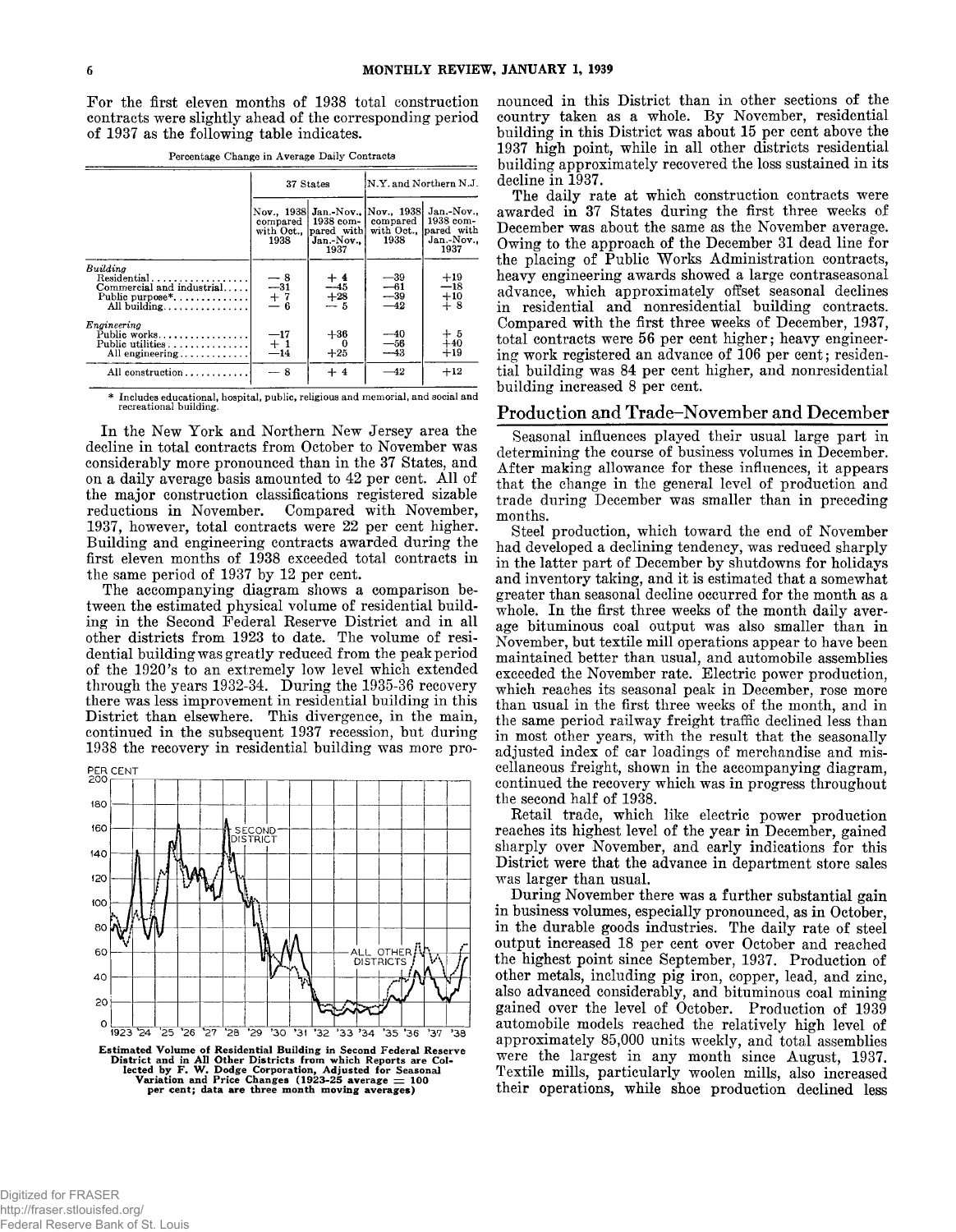

**than in most other years. Generation of electric power rose more than usual.**

**The volume of retail trade, on the whole, also expanded**

|  | (Adjusted for seasonal variations, for estimated long term trend, |  |  |  |
|--|-------------------------------------------------------------------|--|--|--|
|  | and where necessary for price changes)                            |  |  |  |

|                                                                                                                                                                                                                                                                                                                                                                                                                                                                                                                                     | 1937                                                                               | 1938                                                                               |                                                                                       |                                                                                              |  |  |  |
|-------------------------------------------------------------------------------------------------------------------------------------------------------------------------------------------------------------------------------------------------------------------------------------------------------------------------------------------------------------------------------------------------------------------------------------------------------------------------------------------------------------------------------------|------------------------------------------------------------------------------------|------------------------------------------------------------------------------------|---------------------------------------------------------------------------------------|----------------------------------------------------------------------------------------------|--|--|--|
|                                                                                                                                                                                                                                                                                                                                                                                                                                                                                                                                     | Nov.                                                                               | Sept.                                                                              | Oct.                                                                                  | Nov.                                                                                         |  |  |  |
| Industrial Production<br>$Copper \ldots \ldots \ldots \ldots \ldots \ldots \ldots \ldots$<br>Passenger cars<br>$\operatorname{Motor}\, \operatorname{trueks}\,.\,.\,.\,.\,.\,.\,.\,.\,.\,.\,.\,.\,.\,.\,.\,.\,.\,.\,$<br>Bituminous coal<br>Crude petroleum<br>Electric power<br>Cotton consumption<br>$\rm Wood\,\, consumption \dots \dots \dots \dots \dots \dots$<br>Meat $\texttt{packing} \dots \dots \dots \dots \dots \dots \dots$<br>Tobacco products $r_1, \ldots, r_r, \ldots, \ldots$<br>$\text{Machine tool orders}$ * | 52<br>92<br>79<br>106<br>81<br>94<br>90<br>62<br>79<br>45<br>82<br>84<br>92<br>121 | 63<br>65<br>49<br>40<br>76<br>84<br>89<br>54<br>90<br>90<br>101<br>90<br>90<br>111 | 71<br>82<br>81<br>42<br>74<br>85<br>89 p<br>63<br>91<br>89<br>101p<br>90<br>86<br>108 | 85<br>92 v<br>84<br>82<br>79p<br>86 v<br>90 v<br>67<br>96<br>118p<br>104p<br>91<br>95<br>103 |  |  |  |
| Employment<br>$Employment$ , manufacturing, $U, S, \ldots$ .<br>Employee hours, manufacturing, U.S                                                                                                                                                                                                                                                                                                                                                                                                                                  | 95<br>80                                                                           | 82<br>71                                                                           | 83<br>73                                                                              | 85 p<br>75 p                                                                                 |  |  |  |
| Construction<br>Residential building contracts r<br>Nonresidential building and engineering<br>contracts $r_{1}, \ldots, r_{k}, \ldots, r_{k}, \ldots, r_{k}, \ldots$                                                                                                                                                                                                                                                                                                                                                               | 27<br>54                                                                           | 42<br>65                                                                           | 44<br>83                                                                              | 42<br>79                                                                                     |  |  |  |
| Primary Distribution<br>Car loadings, merchandise and misc<br>Car loadings, other<br>$Exports \ldots \ldots \ldots \ldots \ldots \ldots \ldots \ldots \ldots$                                                                                                                                                                                                                                                                                                                                                                       | 80r<br>79r<br>88<br>85                                                             | 75<br>70<br>78<br>76                                                               | 77<br>75<br>78<br>69                                                                  | 79<br>76<br>75<br>74                                                                         |  |  |  |
| Distribution to Consumer<br>Department store sales, U.S<br>Department store sales, 2nd District<br>Chain grocery sales<br>Other chain store sales<br>Mail order house sales<br>New passenger car registrations                                                                                                                                                                                                                                                                                                                      | 86r<br>81r<br>98<br>93<br>91r<br>81r                                               | 83<br>80<br>104<br>92<br>90<br>43                                                  | 81<br>75<br>107<br>95<br>88<br>69                                                     | 87<br>79<br>111p<br>93<br>90<br>76 p                                                         |  |  |  |
| Velocity of Deposits†<br>Velocity of demand deposits, outside New.<br>York City (1919-25 average $= 100$ per<br>Velocity of demand deposits, New York<br>$City$ (1919-25 average = 100 per cent).                                                                                                                                                                                                                                                                                                                                   | 72<br>44                                                                           | 61<br>38                                                                           | 62<br>40                                                                              | 65<br>36                                                                                     |  |  |  |
| General price level $(1913$ average = 100                                                                                                                                                                                                                                                                                                                                                                                                                                                                                           | 156                                                                                | 154                                                                                | 155                                                                                   | 154p                                                                                         |  |  |  |
| cent) <b></b><br>Composite index of wages† (1926 average                                                                                                                                                                                                                                                                                                                                                                                                                                                                            | 152                                                                                | 148                                                                                | 148                                                                                   | 147p                                                                                         |  |  |  |
| $= 100$ per cent)                                                                                                                                                                                                                                                                                                                                                                                                                                                                                                                   | 111                                                                                | 109                                                                                | 109                                                                                   | 109p                                                                                         |  |  |  |

*p* **Preliminary. \* Not adjusted for price changes.** *r* **Revised. t Not adjusted for trend.**

**in November. Department store sales advanced more than usual, and grocery chain store sales were higher, while mail order house sales showed some seasonal decline, and sales of chain stores other than grocery failed to advance as much as in most recent years. Railway freight traffic declined less than in most other years.**

# **Employment and Payrolls**

**Employment in nonagricultural pursuits increased slightly further during November, according to the report of the Secretary of Labor, extending the gain in working forces since June to about 1,000,000 persons. There is usually a decline between October and November. A net gain in employment in manufacturing industries, accompanied by increases in working forces at retail and wholesale trade establishments, exceeded personnel reductions, largely of a seasonal character, in construction and other nonm anufacturing industries.**

**A further advance of 1 per cent in factory employment and a fractional gain in factory payrolls during November were contrary to the usual movement at this time of year, and brought the number of workers and total wage disbursements to the highest levels since December, 1937. A s in the previous month, increasing activity in durable goods industries accounted for the gain in factory employment, automobile plants and steel mills showing the most substantial reemployment. On the other hand,** seasonal curtailment of working forces in canning, men's **and women's clothing, and shoe plants was reflected in a slight reduction in employment in the nondurable goods classification. Compared with November, 1937, total** factory employment was  $10\frac{1}{2}$  per cent lower and payrolls  $9\frac{1}{2}$  per cent less.

**Conforming with usual seasonal tendencies, factory employment in New York State declined about 1 per cent from October to November, and factory payrolls were reduced approximately 3 per cent. Further seasonal declines occurred in the number of workers at clothing and millinery, and canning and preserving factories, while metal and machinery plants continued to increase** their working forces. Observance of Election Day and Armistice Day holidays at many factories during the **reporting period in November tended to lower payrolls somewhat more than employment. Compared with November, 1937, employment was 5^2 per cent lower and payrolls were 5 per cent less, but these figures represent the most favorable year-to-year comparisons thus far in 1938.**

# **Foreign Trade**

**During November this country's foreign merchandise trade showed declines of about the usual seasonal proportions, thereby reversing the upward tendency of the pre**vious three months. Exports, valued at \$252,000,000. **were 20 per cent smaller than a year previous, and imports of \$176,000,000 showed approximately the same percentage decline. The \$76,000,000 excess of exports was smaller than that of October, but it increased the export balance for the first eleven months of 1938 to \$1,036,000,000, a larger amount than for any calendar year since 1928.**

**Every major group of exports and imports in November continued to contribute in some degree to the decline**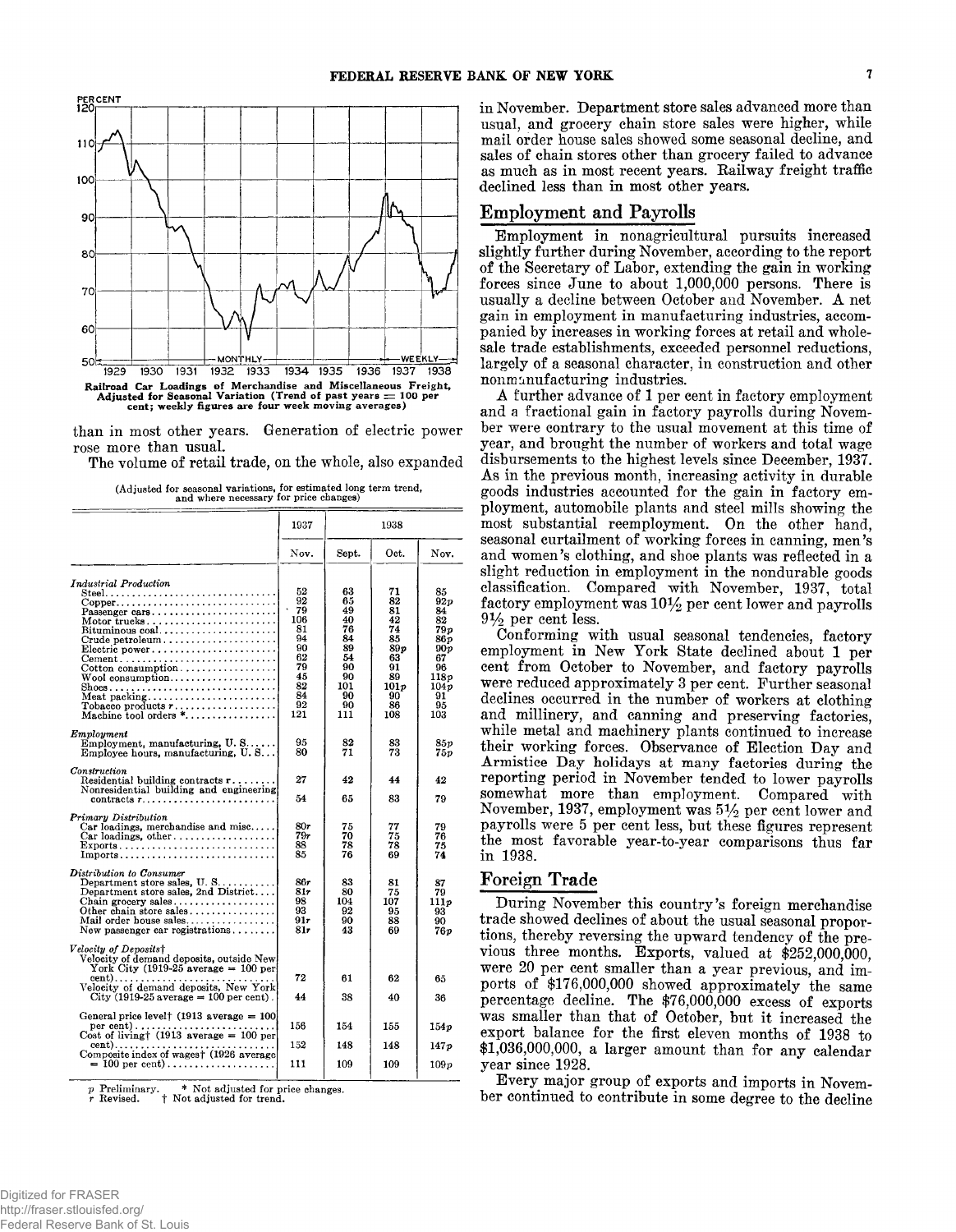**in aggregate value from a year previous; and all imports except crude foodstuffs were smaller in value than in the previous month. Am ong the exports, the largest relative declines from November, 1937 occurred in shipments of semimanufactures and crude materials, both of which showed a reduction in value of 30 per cent. In these categories, reduced shipments of such commodities as raw cotton, unmanufactured tobacco, and semimanufactured products of lumber, petroleum, and iron and steel were the principal factors responsible for the decreases. Exports of wheat, among the crude foodstuffs, were less than half as great in value as a year previously, when the amount was comparatively large, although they showed a substantial increase over the previous month. Shipments of passenger automobiles and motor trucks continued to be smaller than a year previous, but were larger than in October.**

**Am ong the imports, declines in value from November, 1937 ranged from 24 per cent in the case of semimanufactures to a fraction of 1 per cent in the case of crude foodstuffs. Receipts of the partly finished products of copper and tin were less than half the value of a year ago, and substantial declines occurred in the value of imports of woodpulp, fertilizers, and inedible oils. Am ong the crude materials, increased receipts of unmanufactured wool and raw silk were more than offset by decreases in the value of imports of other textile fibers, crude rubber, and petroleum. Larger imports of coffee nearly counterbalanced decreases in receipts of other types of crude foodstuffs. A decline in sugar imports accounted chiefly for the decrease in the value of imports of manufactured foodstuffs. Imports of nearly all leading manufactured products were smaller in value than a year ago.**

# **Department Store Trade**

**For the four weeks ended Saturday, December 24,** the dollar volume of department store sales in this Dis**trict was about 1 per cent above the sales of the corresponding four week period of 1937. This period of 1938 included one more shopping day than the corresponding four week period of 1937, but nevertheless, after adjustment to an average daily basis, it appears that sales showed somewhat more than the usual seasonal advance during December, when retail business** always reaches the highest level of the year. As is **indicated in the accompanying diagram, which includes an estimate of sales for the whole month of December based on the four weeks ended December 24, there has been a moderate net recovery in department store sales in this District from the low point of last May. Department store stocks of merchandise appear to have declined slightly further during this period, following a more substantial reduction in the latter part of 1937. Total department store sales for the year 1938, based on final figures for 11 months and the estimate for the** full month of December, were about 7 per cent smaller **in dollar volume than in 1937, as compared with an increase of 3.7 per cent between 1936 and 1937.**

**November sales of the reporting department stores in this District were 5 per cent lower than in November, 1937, the smallest year-to-year reduction since last**



**April, when the comparison was affected by the late date of Easter. Sales of the leading apparel stores in this District were about 4 per cent lower than in November, 1937, the most favorable year-to-year comparison since October, 1937.**

**Stocks of merchandise on hand in the department** stores, at retail valuation, were about  $9\frac{1}{2}$  per cent **lower at the end of November, 1938 than at the end of November, 1937, and apparel store stocks were ap**proximately  $10\frac{1}{2}$  per cent lower. Collections continued **slower in 1938 than in 1937 in the department stores, but were somewhat better in the apparel stores.**

|                                                                                                                                                                                                                                                                                                                                                                                                  | change                                                                                                                         | Percentage<br>November, 1938<br>compared with<br>November, 1937                                     | Per cent of<br>accounts<br>outstanding<br>October 31<br>collected in<br>November          |                                                                          |
|--------------------------------------------------------------------------------------------------------------------------------------------------------------------------------------------------------------------------------------------------------------------------------------------------------------------------------------------------------------------------------------------------|--------------------------------------------------------------------------------------------------------------------------------|-----------------------------------------------------------------------------------------------------|-------------------------------------------------------------------------------------------|--------------------------------------------------------------------------|
| Locality                                                                                                                                                                                                                                                                                                                                                                                         | Net<br>sales                                                                                                                   | Stock<br>on hand<br>end of<br>month                                                                 | 1937                                                                                      | 1938                                                                     |
| New York and Brooklyn<br>Rochester<br>Syracuse<br>Northern New Jersey<br>$\text{Bridgeport} \dots \dots \dots \dots \dots \dots \dots \dots \dots$<br>${\rm Elsewhere} \dots \dots \dots \dots \dots \dots \dots \dots \dots \dots$<br>Northern New York State<br>Southern New York State<br>Central New York State<br>Hudson River Valley District<br>Westchester and Stamford<br>Niagara Falls | $-5.5$<br>$-5.2$<br>$-3.3$<br>$-3.7$<br>$-3.3$<br>$-1.3$<br>$-4.4$<br>$-9.6$<br>$-2.8$<br>$-6.0$<br>$-5.0$<br>$-1.6$<br>$-5.3$ | $-9.0$<br>$-10.2$<br>$-13.7$<br>$-7.9$<br>$-11.3$<br>$-5.5$<br>$-6.4$<br>.<br>.<br>.<br>.<br>.<br>. | 51.2<br>43.8<br>56.4<br>45.0<br>45.8<br>41.7<br>34.8<br>.<br>.<br>$\cdots$<br>.<br>.<br>. | 50.4<br>42.7<br>56.0<br>43.7<br>43.9<br>41.0<br>35.3<br>.<br>.<br>.<br>. |
| All department stores                                                                                                                                                                                                                                                                                                                                                                            | $-4.9$                                                                                                                         | $-9.4$                                                                                              | 48.4                                                                                      | 47.4                                                                     |
| Apparel stores                                                                                                                                                                                                                                                                                                                                                                                   | $-4.2^{^{-}}$                                                                                                                  | $-10.6$                                                                                             | 47.6                                                                                      | 48.3                                                                     |
|                                                                                                                                                                                                                                                                                                                                                                                                  |                                                                                                                                |                                                                                                     |                                                                                           |                                                                          |

**Department Store Sales and Stocks, Second Federal Reserve District (1923-25 average \*\* 100)**

|                                                  | 1937 | 1938  |                     |      |  |
|--------------------------------------------------|------|-------|---------------------|------|--|
|                                                  | Nov. | Sept. | Oct.                | Nov. |  |
| Sales, unadjusted                                | 111  | 94    | $\substack{98\\85}$ | 106  |  |
| Sales, seasonally adjusted                       | 93   | 90    |                     | 89   |  |
| $Stocks, unadjusted \ldots \ldots \ldots \ldots$ | 101r | 82    | $\frac{89}{78}$     | 92   |  |
| Stocks, seasonally adjusted                      | 85r  | 78    |                     | 78   |  |

r Revised